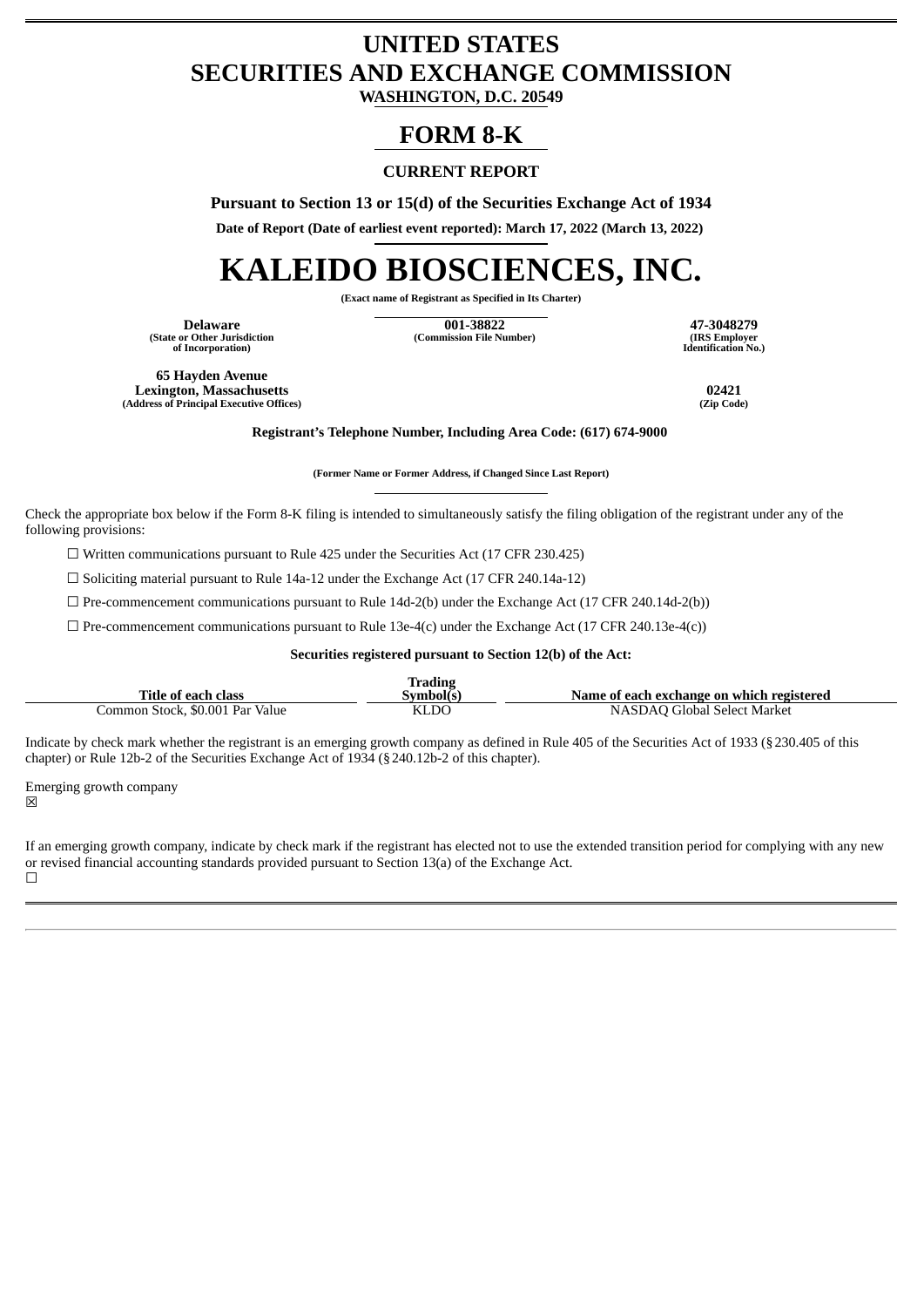#### Item 5.02 Departure of Directors or Certain Officers; Election of Directors; Appointment of Certain Officers; Compensatory Arrangements of **Certain Officers.**

On March 13, 2022, Grady Burnett, a member of the Board of Directors (the "Board of Directors") of Kaleido Biosciences, Inc. (the "Company") tendered his resignation from the Board of Directors. In connection with his resignation from the Board of Directors, Mr. Burnett also resigned from all committees of the Board of Directors on which he served, including the Nominating and Corporate Governance Committee and the Audit Committee of the Board. The decision by Mr. Burnett to resign was not the result of any disagreements with the Board of Directors or management of the Company.

On March 15, 2022, Geoffrey von Maltzahn, and member of the Board of Directors, tendered his resignation from the Board of Directors. At the time of his resignation, Dr. Maltzahn did not serve on any committees of the Board of Directors. The decision by Dr. Maltzahn to resign was not the result of any disagreements with the Board of Directors or management of the Company.

Theo Melas-Kyriazi, an executive partner of Flagship Pioneering, remains as the Chairman of the Board of Directors.

#### **Item 9.01 Financial Statements and Exhibits.**

(d) Exhibits:

#### **Exhibit No**. **Description**

104 Cover Page Interactive Data File (embedded within the Inline XBRL document).